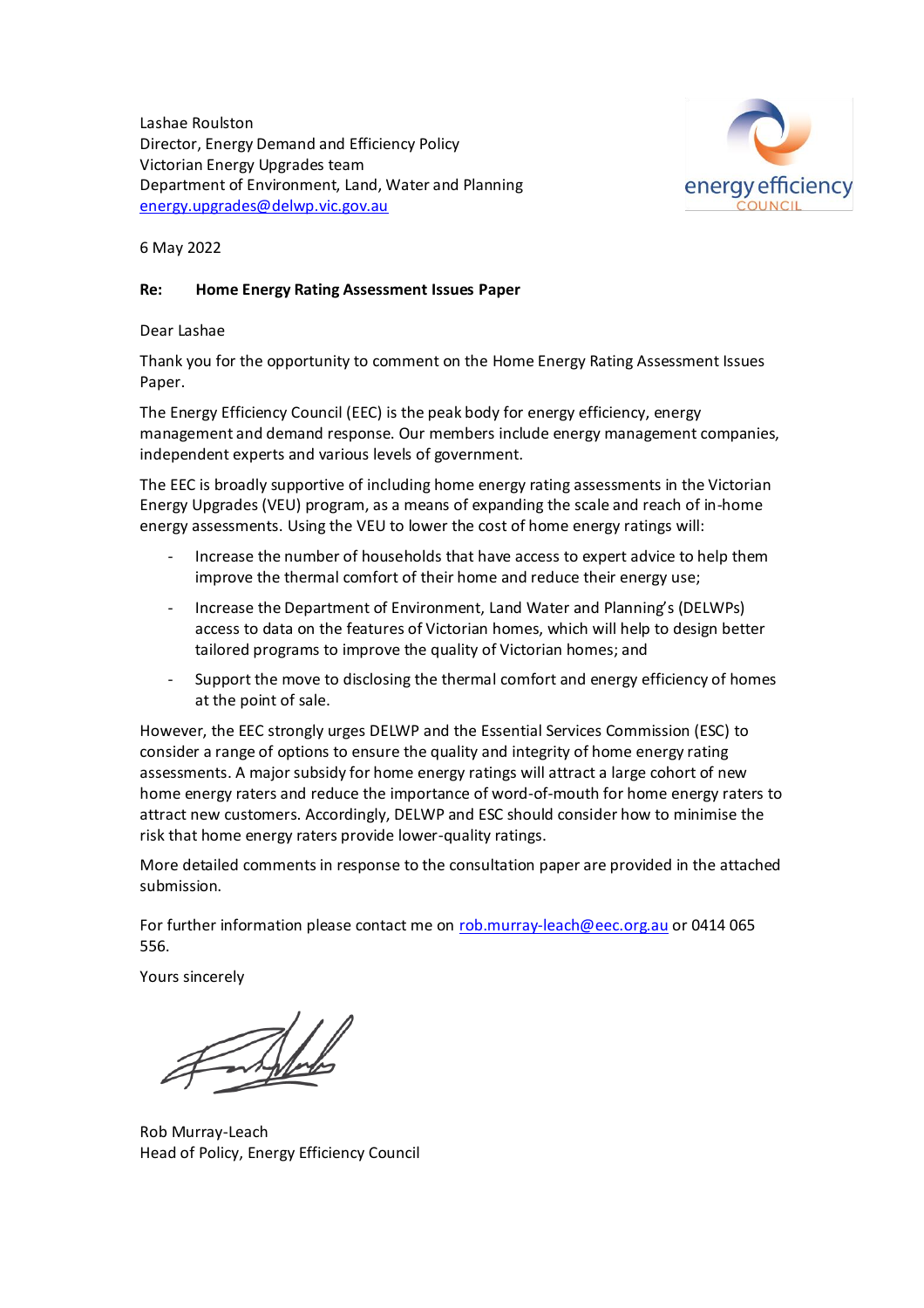

# **Energy Efficiency Council submission to the Home Energy Rating Assessment Issues Paper**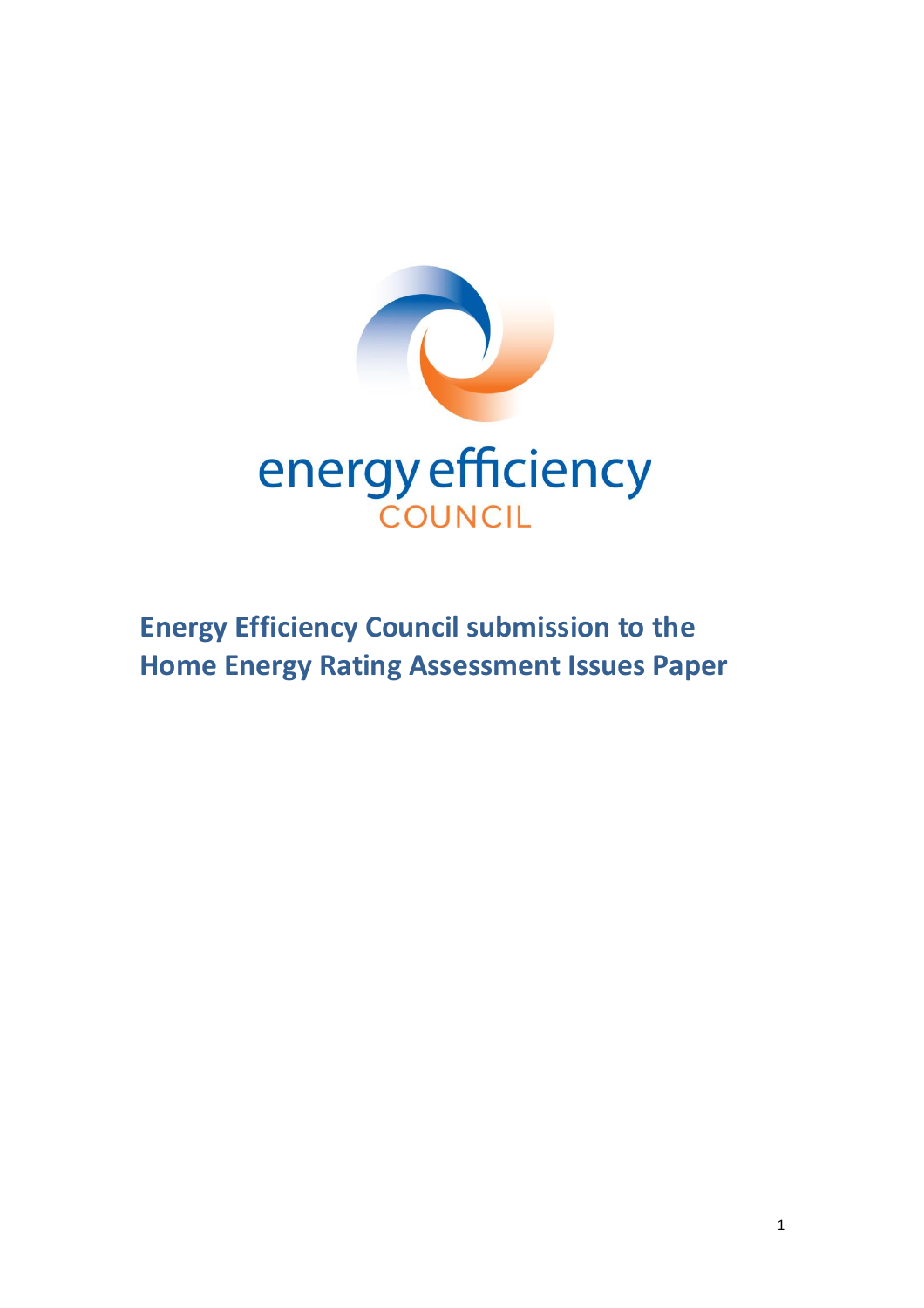## **General comments**

The EEC is broadly supportive of adding Home Energy Rating Assessments to the Victorian Energy Upgrades (VEU) program. Energy efficiency obligation/white certificate schemes have a strong track record for expanding uptake of energy efficiency products and services, leading to reductions in energy usage and greenhouse gas emissions. Incentives to encourage a wider range of households to take up an in-home energy assessment are likely to lead to greater literacy and engagement of households with their energy use, and ways to manage and reduce their use. This will support broader policy objectives of reducing energy use and greenhouse gas emissions, while helping consumers reduce their energy bills.

The EEC has several broad comments on the proposed inclusion of the assessment in the VEU.

## Quality, integrity and compliance

The performance of a home energy rating assessment is essentially a service performed by an accredited assessor that imparts knowledge and information about the energy performance of a dwelling from the assessor and the scorecard tool to the householder. The utility of the service (the scorecard assessment and recommendations) relies on the assessor correctly populating the tool to create customised ratings and recommendations; the quality and applicability of the information that the tool can provide about an individual house, and the effective transfer of this information to the householder.

An in-home rating assessment can have substantial value if performed correctly and the results provided to the householder in a way that can be easily understood. Systematic requirements can help in this regard, by using standardised, accessible report templates and linked information resources that householders can access to help further understand the scorecard report.

However, as inclusion in the VEU is likely to stimulate more widespread takeup of the home assessment, care must be taken so that the scorecard assessment remains rigorous. Safeguards should ensure that recipients of the rating assessment receive a service that will provide them with genuine, useful advice and opportunities to improve the energy performance of their dwelling.

In the absence of appropriate regulation and safeguards, an incentive could exist for assessors to perform as many assessments as possible in order to maximise certificate generation. Should householders not receive an accurate, understandable assessment report, provided with accompanying explanation and the ability to ask questions and engage with the assessor, then the assessment activity will provide a much less valuable service to the householder.

The EEC therefore suggests that strong compliance requirements are considered to ensure that assessments carried out for VEU incentives are rigorous, of acceptable quality, and support the objectives of the VEU to reduce energy usage and consequent greenhouse gas emissions. Compliance measures could include systemic requirements – such as requirements for geocoded photographs as evidence of the assessment, expectations of a minimum average time to complete the activity, as well as training and accreditation requirements – as well as auditing and analytics to monitor the performance of assessors.

## Ensuring the tool gives fit-for-purpose information

The EEC is generally supportive of using the National Scorecard as a basis for home energy assessments. However, further refinement of the tool is necessary to ensure it provides fit-forpurpose information to householders to help them improve the energy performance of their house. The maximum value of the Home Energy Rating Assessment activity will be captured when the tool provides accurate information, and recommendations to householders that are actionable and accessible for the householder.

Firstly, the EEC suggests that there are important refinements to make to the Scorecard's methodology and presentation, prior to distributing it more widely to consumers through the VEU.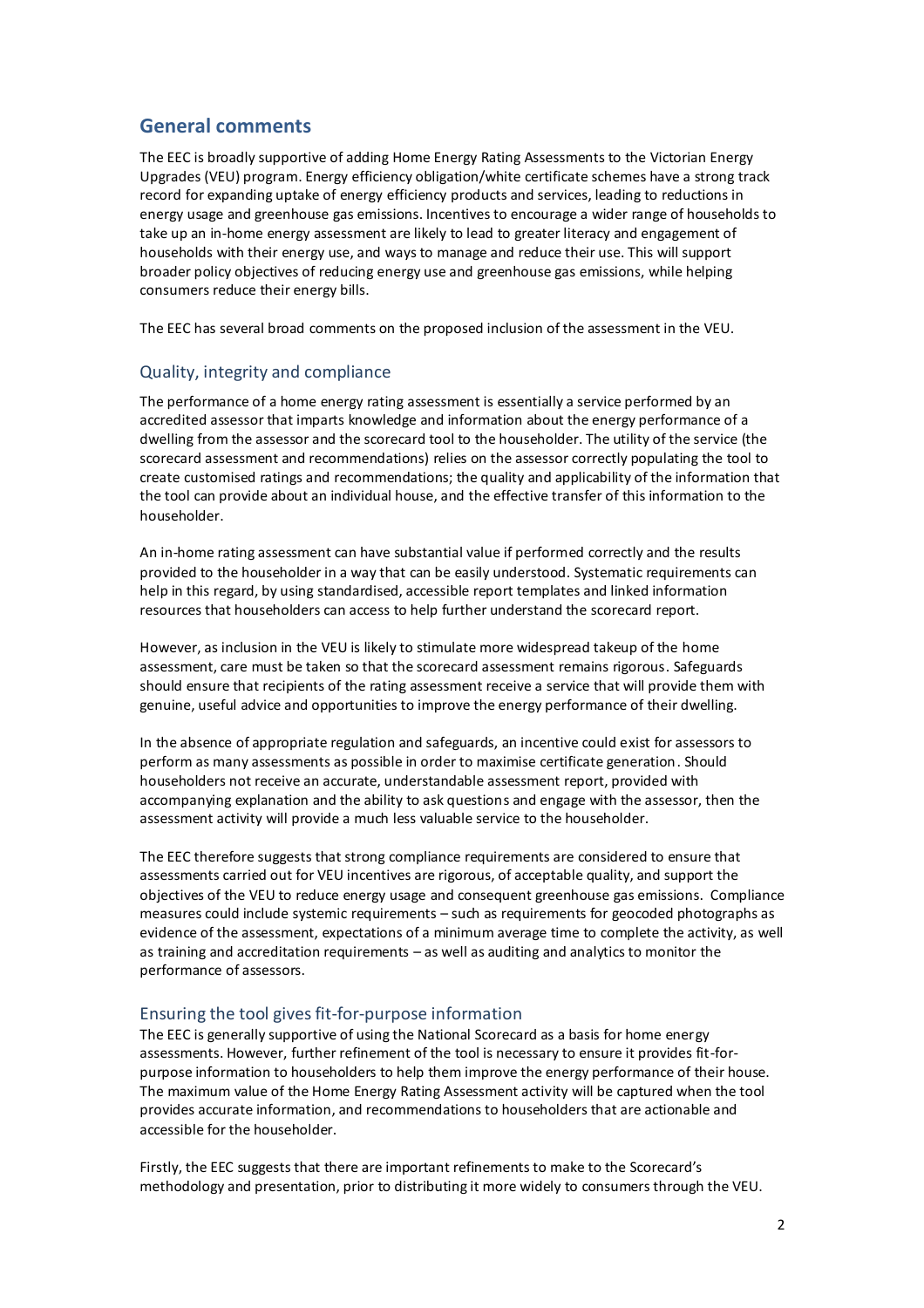The scorecard's primary metric is a composite star rating that reflects *cost* to operate a home within thermally comfortable parameters. However, the EEC's views are that the rating should focus on energy use per square metre as the core metric, as this will allow better comparison of homes of similar size and enable scorecard ratings to act as a good indicator of thermal comfort.

In addition, the EEC strongly recommends that onsite generation is removed from the core star rating under the scorecard. Currently, the inclusion of solar PV in the scorecard allows solar PV to 'mask' the poor thermal comfort of a home. In addition, solar PV energy sold into the grid in daytimes only attracts a low feed-in tariff, and energy consumed in the evenings is both expensive and greenhouse intensive, so including solar PV in the core scorecard metric reduces the scorecards value as an indicator of thermal comfort, energy costs and greenhouse gas emissions.

Similarly, the tool's treatment of some appliances requires further development – in particular the treatment of heat pump hot water systems (HPHWS). HPHWS are an efficient appliance for providing hot water services that consume very small amounts of energy, leading to relatively low greenhouse gas emissions. Indeed, when HPHWS are well-integrated with renewable energy (particularly on-site PV generation), they can provide near-zero emissions hot water. However, while the tool is able to discriminate between high- and low-efficiency gas appliances, the tool cannot discriminate between low- and high- performing heat pump hot water systems, meaning that all HPHWS are given the same rating, which can lead to a lower rating overall for a house that has invested in a high-quality HPHWS.

As scorecard ratings have the potential to have real-world, material consequences (such as access to concessional green financing products, or informing consumer decisions on purchasing or renting housing), it is important that the tools are refined to improve their output in advance of encouraging more widespread adoption.

Secondly, the scorecard provides householders with recommendations that may not be actionable in many circumstances. Renters are often unable to make substantial changes to the building fabric, and many households will not be in a position to afford some upgrades (like double glazing). Ensuring that the tool provides a range of recommendations that are actionable by the recipient of the energy rating assessment is important to maximise the value and potential abatement that can be generated by the tool.

Lastly, consideration of integration of the home energy rating assessment activity with upgrades that the tool might suggest could create more effective links between undertaking the assessment and implementing upgrades. For example, should activities that encompass residential building fabric upgrades come to market, it would be worth considering how these could be effectively linked to the home energy assessment activity for maximum benefit.

#### Ensuring appropriate incentives

The EEC suggests consideration could be given to ensuring that incentives offered under the scheme for home energy rating assessment activity encourage participation by a wide range of householders. The method calculation proposes a flat incentive per dwelling, meaning the same number of certificates would be generated for assessing a studio apartment or a six-bedroom house. This would provide an incentive for certificate creators to target high-density households, even though these might be apartments where many elements in the assessment are controlled by the body corporate and are unable to be changed by the householder. Consideration could be given to making the incentive proportional to the size of dwelling, which would also be roughly proportional to the potential for emissions reduction in that household.

Similarly, consideration could be given to measures to target priority households with energy assessments. An obvious mechanism would be adding an incentive multiplier for assessments undertaken at priority households.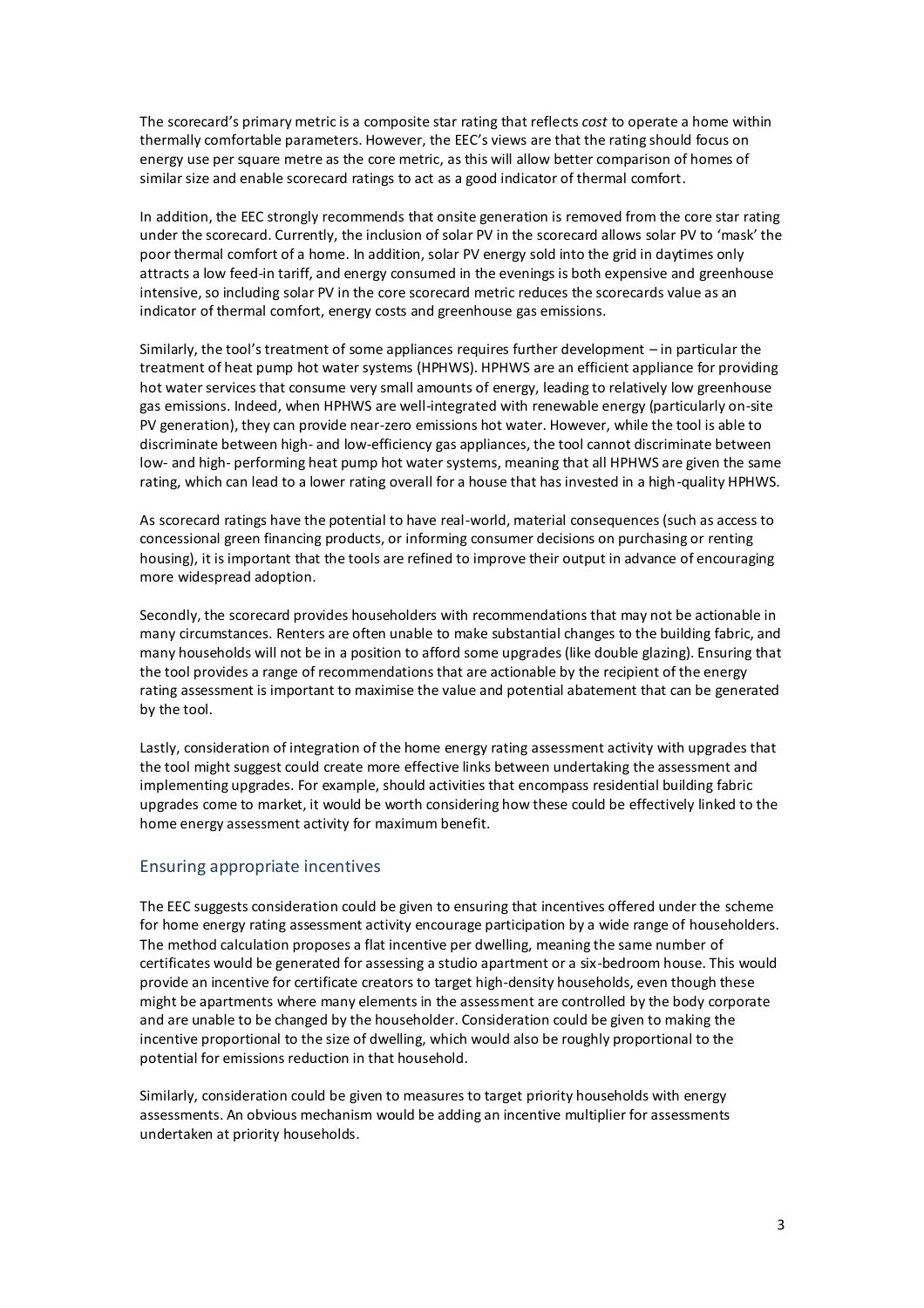# **Responses to questions**

#### **1. Do you think residential home energy rating assessments should become a VEU program activity?**

Yes. Using the proven VEU scheme to scale-up the number of home energy assessments undertaken makes considerable sense and supports the scheme's policy intents of reducing greenhouse gas emissions, energy usage and lowering consumer energy bills.

A wide-scale rollout of home energy assessments will support increased community awareness of energy performance and efficiency of their household, as well as increase diffusion of practical information for households to reduce their bills. The in-person nature of a home energy assessment is likely to increase engagement of the householder with issues of energy efficiency and thermal performance and increase the likelihood of householders taking action to improve the performance of their dwelling.

The EEC supports the inclusion of assessments, provided appropriate compliance measures are in place to ensure that householders will receive a quality, useful service through the provision of the scorecard. Should the activity be rolled out with a weak compliance and enforcement overlay, poor outcomes for householders (incorrect, inadequate or unusable information and advice) and the community at large (waste of funds in the VEU, reputational damage, potential emissions reductions foregone) are foreseeable.

Using the VEU to lower the cost of home energy ratings will:

- Increase the number of households that have access to expert advice to help them improve the thermal comfort of their home and reduce their energy use;
- Increase the Department of Environment, Land Water and Planning's (DELWPs) access to data on the features of Victorian homes, which will help to design better tailored programs to improve the quality of Victorian homes; and
- Support the move to disclosing the thermal comfort and energy efficiency of homes at the point of sale.

While including energy ratings in the VEU will deliver some direct energy savings from households upgrading their buildings in response to the rating, the energy savings from facilitating the shift to residential disclosure will be substantially larger.

#### **2. Are there other home energy rating assessment tools that you would like to see incentivised by the VEU program? Yes/No?**

The EEC has no comment on this question.

#### **3. What issues and opportunities do you foresee with providing up-front incentives for a home energy rating assessment?**

Providing a single, up-front incentive provides a simple and accessible way for certificate providers to provide a service to homeowners with a single visit. The costs of this model are relatively well known and manageable, and make most effective use of labour. It is also a model which will scale well, and driving widespread uptake of home assessments will be important to the potential for this activity to unlock abatement.

While a reassessment model might be able to provide more demonstrated abatement, a single upfront assessment/incentive model is likely to reach more households – in particular, those households who may be less engaged with energy efficiency and thermal performance of their homes. A single incentive/assessment can be offered as a relatively quick, easy service for people to access, with a modest time commitment. This lowers barriers to participation, and makes wider takeup more likely.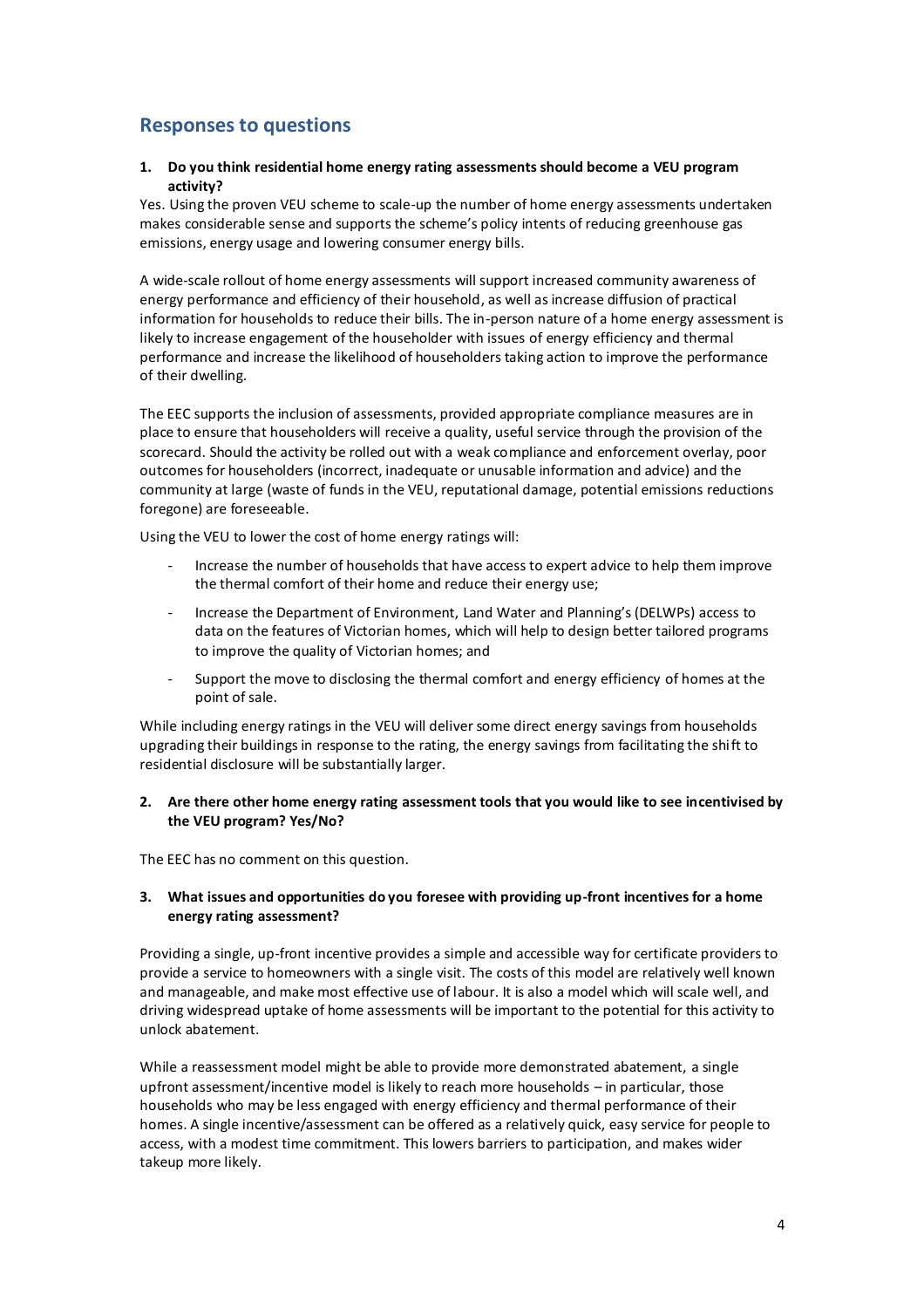However, as already discussed, strong and well-tailored compliance requirements and enforcement will be required to ensure that assessments conducted retain rigour and quality, and continue to support the objectives of the scheme.

#### **4. What issues and opportunities do you foresee with providing incentives for a new activity incentivising upgrades demonstrated through re-assessment?**

While an activity that incentivises upgrades through re-assessment is likely to be more closely linked to direct abatement, it is likely that takeup of such an avenue would be limited, and most attractive to those already intending to undertake upgrades (and, by extension, already aware of the upgrades they wish to do). Greater value will be realised through making the energy assessment as widely available as possible – even to households who ultimately do not undertake upgrades after receiving the assessment.

A re-assessment model would significantly increase the transaction costs associated with the certificate, and have the likely effect of reducing the potential reach of the home energy assessment activity. This suggests that a single incentive/assessment should be the preferred approach, to maximise the opportunities for knowledge transfer and awareness-raising.

### **5. Do you support the proposed approach to calculating the energy savings resulting from the provision of a home energy rating assessment? Yes/No?**

The calculation of the energy savings resulting from home energy assessments is a reasonable and defensible method of calculation. However, as discussed earlier, the direct link between energy savings/abatement and the energy assessment activity is complex, and the calculation suggested should not be considered definitive. Instead, the EEC suggests that the incentive is set at a level appropriate to encourage uptake, understanding that wide uptake is likely to catalyse further energy efficiency activities.

## **6. Do you support the assumed savings lifetime proposed for the activity? Yes/No?**

Five years is a reasonable assumed savings lifetime. As the activity is taken up, data could be collected to inform future revisions of the activity calculations.

## **7. Are there other considerations that should be included within the activity calculations?**

As discussed earlier, the EEC suggests that adjustments for size of dwelling could be included in the calculation metrics. Similarly, an additional incentive for priority households could be considered, although other policy measures could also encourage targeting low-income and vulnerable households.

#### **8. Do you agree with limiting residential premises to a single incentive? Yes/No?**

Delivery of subsequent home energy rating assessments are unlikely to drive additional abatement. Re-assessments may demonstrate the effects of upgrades undertaken, however this will not drive additional abatement, and hence does not support the scheme's objectives. A better use of resources is to deploy assessments to as many households as possible. Importantly, limiting the incentive to one per household per five years does not preclude a householder from undertaking a subsequent assessment, if they are motivated enough to do so.

A method for re-distributing the results of previous, valid assessments will be necessary. For example, where an assessment was undertaken for a previous tenant within the past five years, a new tenant should be able to access the results of that assessment, along with information resources to understand and apply the recommendations of the assessment.

#### **9. Are there any issues or opportunities to improve the implementation and administration of the proposed activity?**